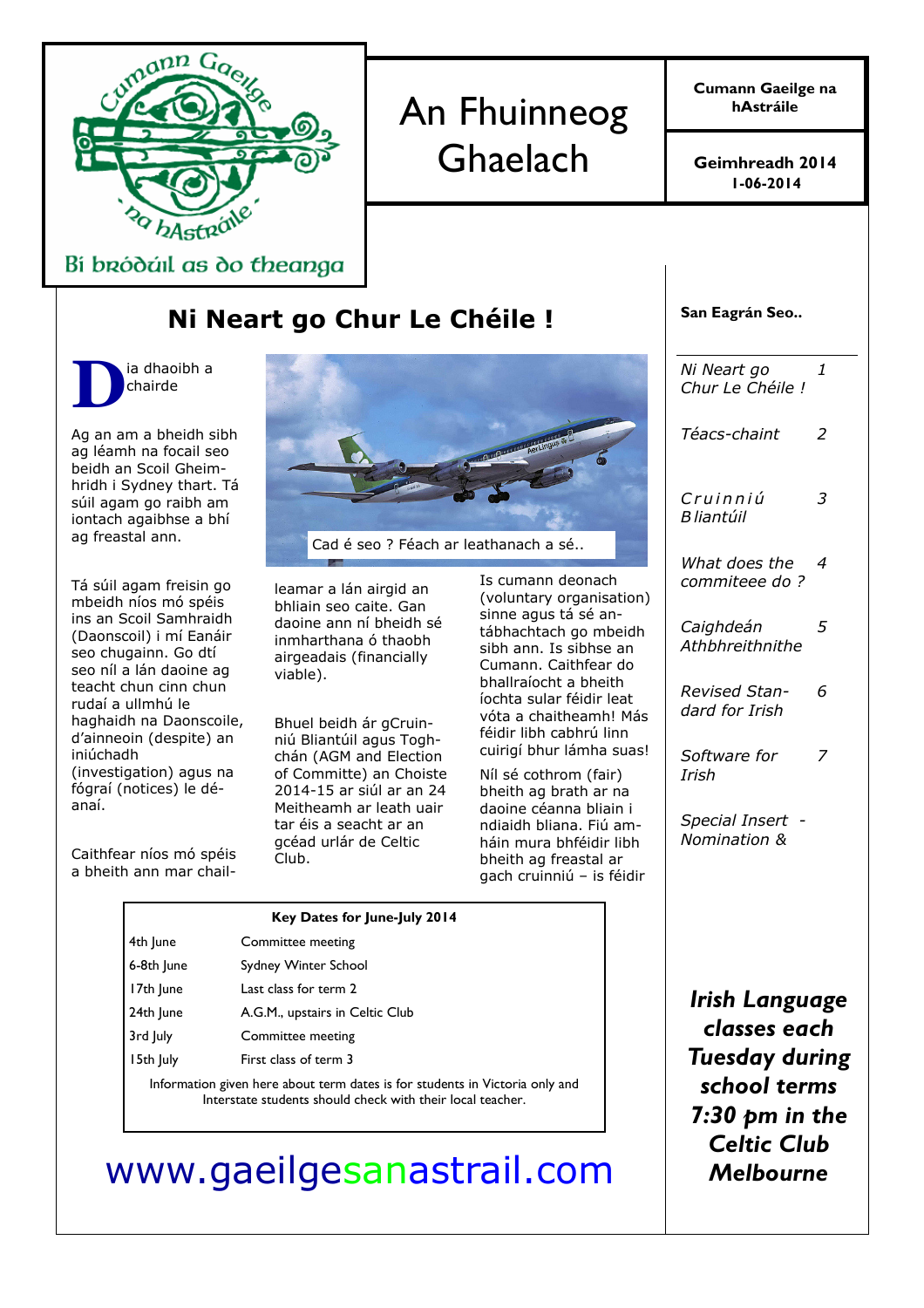### Téacs-chaint

libh obair shuntasach a dhéanamh le ríomhphost agus an Cumann a chur chun cinn i measc do chairde agus do lucht oibre.

Buíochas mór le Seosamh a bhíonn ag ullmhú an tae ag an sos gach seachtain. Beidh clár nua á fhógairt go han-luath chun an t-ualach )burden) a roinnt níos cothromaí.

Is iontach é Criostóir a fheiceáil arís ar ais inár measc agus é sláintiúil agus níos tanaí . Is fíor chara agus tacadóir )supporter) é don Chumann thar na blianta.

Greg

T **Next messages in Irish, just as in any lan**guage, can frequently make use of abbreviations in place of standard phrases. Try these out with your classmates. But be warned – it's very addictive once you get started !

| grma           | go raibh maith agat            | $\mathsf{v}$                                   | bhí                                                  |
|----------------|--------------------------------|------------------------------------------------|------------------------------------------------------|
| grmma          | go raibh míle maith agat       | wil                                            | bhfuil                                               |
| ds             | deireadh seachtaine            | 7n                                             | seachtain                                            |
| fab            | fadhb ar bith                  | an <sub>8</sub>                                | anocht                                               |
| cgl            | ceart go leor                  | gaelt8                                         | gaeltacht                                            |
| ldt            | le do thoil                    | siv                                            | sibh                                                 |
| bld            | buiochas le Dia                | 6                                              | sé                                                   |
| fmt            | feicfidh mé thú                | k                                              | cé                                                   |
| bml            | buailfidh mé leat              |                                                | Some have even found their way into emails and       |
| sgf            | slán go fóill                  | facebook posts                                 |                                                      |
| nt             | ní thuigim                     |                                                | GOA, ag gaire ós ard (nó LOL as Béarla)              |
| nce            | ní chreidim é                  | BMTAG, ag briseadh mo thóin ag gáire (nó LMFAO |                                                      |
| das            | dála an scéil                  | as Béarla)                                     |                                                      |
| $\text{maf/c}$ | maith an fear/cailín           | arla)                                          | NASAA, níl ach saol amháin agat (nó YOLO as Bé-      |
| cbt            | cá bhfuil tú ?                 |                                                | RTUG, rolladh timpeall an urláir ag gáire (nó ROFL   |
| tmc            | tá mé caillte !                | as Béarla)                                     |                                                      |
| afta/i         | ag fanacht taobh amuigh/istigh |                                                |                                                      |
| omd            | ó mo Dhia                      |                                                | Finally, a couple to use whenever you feel like it ! |
| dsg            | déanfaidh sé gnó               |                                                | (translation can be found by googling)               |
| lch            | leathanach                     |                                                | Sabháiste cabáiste, Cúla Búla                        |

| 5ne        | cúig nóiméad eile                |
|------------|----------------------------------|
| tmso       | tá mé san oifig                  |
| tmsb       | tá mé sa bhaile                  |
| bma        | beidh mé ansin                   |
| aigl       | ag imeacht go luath              |
| atgl       | ag teacht go luath               |
| amsa       | ar mo shlí anois                 |
| bmm        | beidh mé mall                    |
| gda        | go díreach anois                 |
| tbo        | tá brón orm                      |
| tao / esac | tá áthas orm / é sin a chloisint |
| fle        | fan liomsa é                     |
| cf         | cén fáth ?                       |
| amfat      | ag magadh fúm atá tú             |
| abtr       | an bhfuil tú réidh?              |
| tbr        | táim beagnach réidh              |
|            |                                  |

As well as straightforward abbreviations there are also some "soundalikes"

| V      | bhí       |
|--------|-----------|
| wil    | bhfuil    |
| 7n     | seachtain |
| an8    | anocht    |
| gaelt8 | gaeltacht |
| siv    | sibh      |
| 6      | sé        |
|        |           |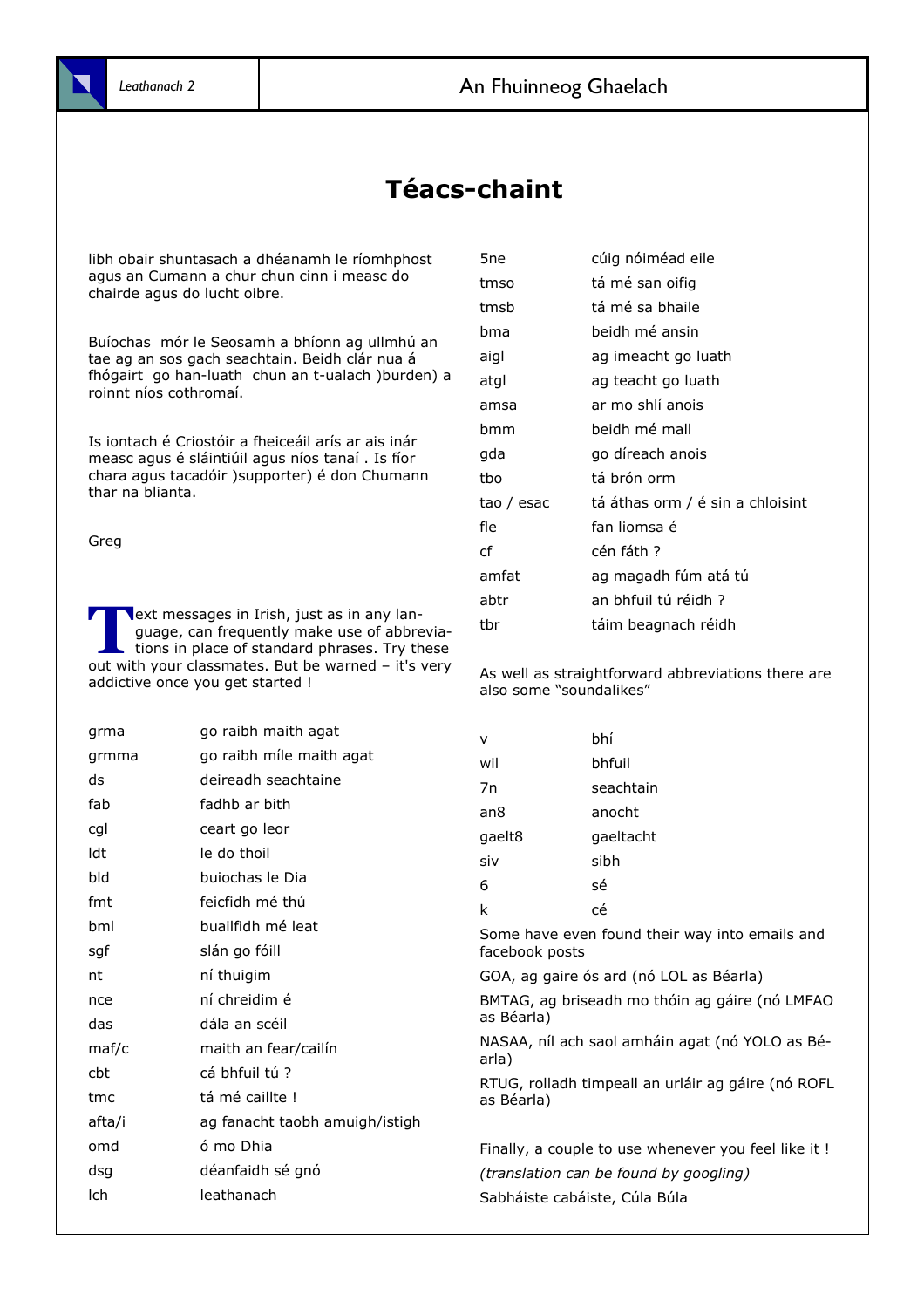**Cr u i n n i ú Bliantúil ag Teacht !**

### **Cumann Gaeilge na hAstráile Cruinniú Bliantúil & Toghchán an Choiste le haghaidh na bliana 2014-15**

### **Annual General Meeting and Election of Committee of Management**

### **7:30 pm, Tues 24th June, first floor, Celtic Club 320 Queen Street, Melbourne 3000**

### **BUSINESS**

Opening remarks, apologies Minutes of previous AGM Matters and correspondence arising from previous AGM President's report and Treasurer's report Election of Office Bearers and Committee Members Any other business of which prior notice has been given (\* see below)

### **Refreshments**

Financial members with enthusiasm, organisational skills, practical abilities, creative concepts and constructive ideas who are willing to put in time, effort and direct action to help administer the day to day affairs of the Cumann are invited to nominate for a position on the 2014-15 Committee. Financial members eligible to vote but unable to attend may use a proxy voting form to appoint someone else to vote on their behalf.

Nominations for the positions of Office Bearers and Ordinary Members of the Committee will open on Tues 3<sup>rd</sup> June 2014 and will remain open until start of AGM. Nomination forms and proxy voting forms are provided with this notice and also on our website www.gaeilgesanastrail.com

Forms are to be returned to the secretary of the Cumann at the above address and must be received prior to commencement of the AGM. Please allow adequate time for delivery.

The nominee, proposer and seconder shown on a nomination form must all be Cumann members on the date shown on the form otherwise the nomination is invalid.

\* Members who wish to have other business tabled for discussion must provide full details in writing to the secretary including the wording of any resolutions which are to be voted on.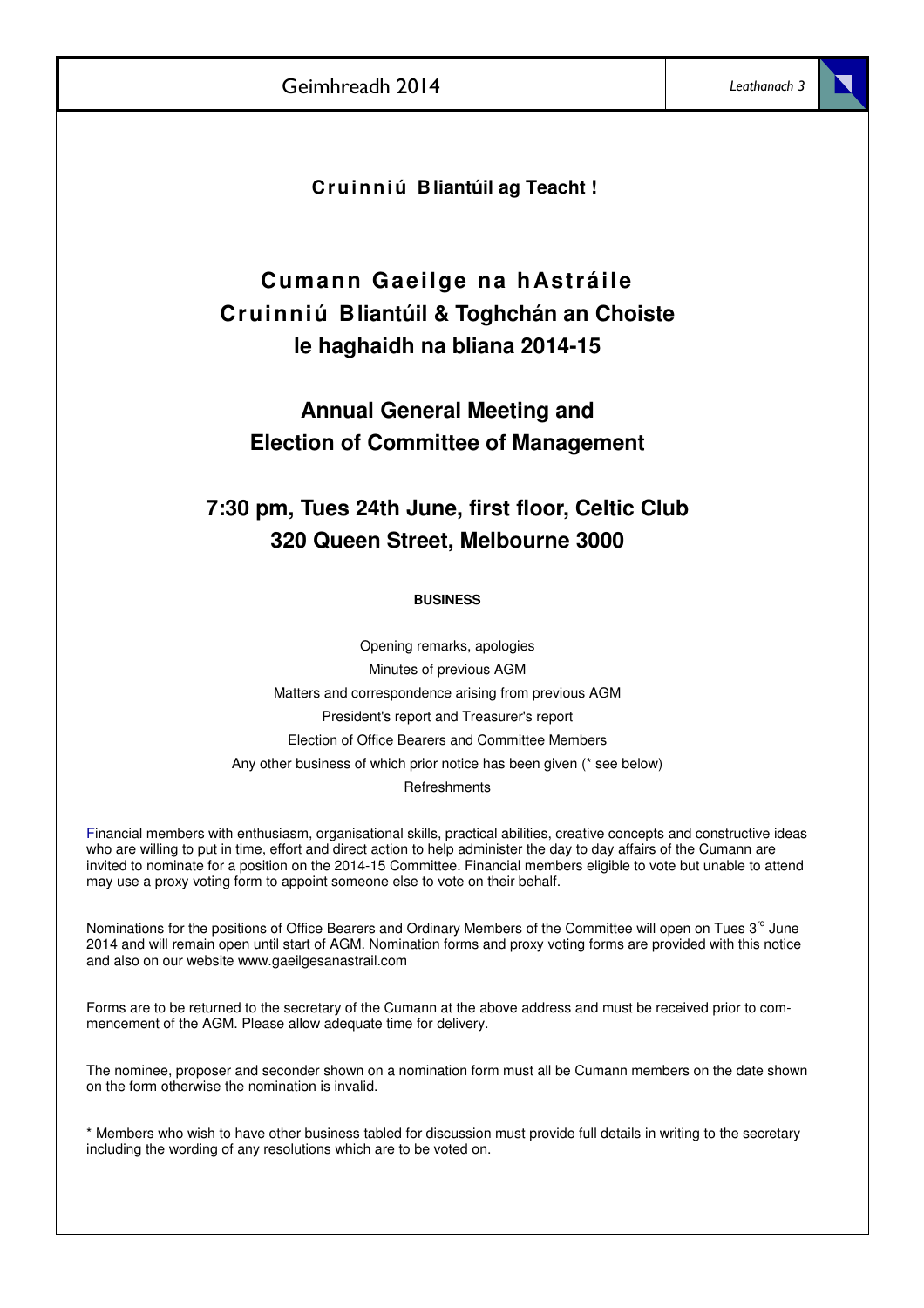## What does each committee member do ?

**President –** is the public face of our organisation

- chair the monthly committee meetings and the AGM
- officiate at all Cumann events
- provide an end of year report at the AGM
- sign grant applications and any other external documents on behalf of the Cumann
- represent the Cumann in any dealings with third parties eg Celtic club, Irish government, Immigration museum, local media etc

**Vice president –** works closely with president and can stand in if he/she is unavailable for any reason

**Secretary -** Under recent Victorian legislation the secretary is now also the public officer

- receive all new and renewal membership forms
- put forward new member applications for committee approval.
- maintain membership register on computer and make monthly backup
- issue membership cards, file membership forms in archive
- provide monthly membership report to committee
- issue notices of committee meetings and take minutes at the meetings
- issue notice of AGM and receive nomination and proxy voting forms, take minutes at AGM
- (as the public officer) submit annual report to consumer affairs department in Vic

**Treasurer -** Our finances are now held on computer, training for this is available

- banking of cash (weekly collections, membership fees, book sales etc) and other income
- pay invoices and reimburse any approved expenses
- reconcile bank statements
- maintain financial records on computer and make monthly backup
- provide monthly financial report to committee
- provide end-of-year report to AGM
- file all end-of year documents in financial archive
- we bank with Credit Union Australia and the treasurer must take out CUA membership in order to become a cheque signatory

**Ordinary Members –** the six ordinary members of committee are expected to

- assist the office bearers whenever required in the tasks described above
- take an active role in the running of all Cumann activities such as weekly classes, open days, festivals, fundraisers, social nights and annual Daonscoil etc
- bring to the committee's attention any issues that have been raised by members
- represent the views of members whenever committee votes are to be taken
- at all times work for the betterment of the Cumann and its members

The rules for committee meetings are laid out in sections 20-31 of our constitution, which is available on our website. The committee makes all decisions regarding our day to day operations but can never over-rule the constitution.

### Reminder !!

### Only current members can attend our AGM and stand for election.

If you have a question about membership see the FAQ page in issue 43 of our newsletter, which is available on our website

www.gaeilgesanastrail.com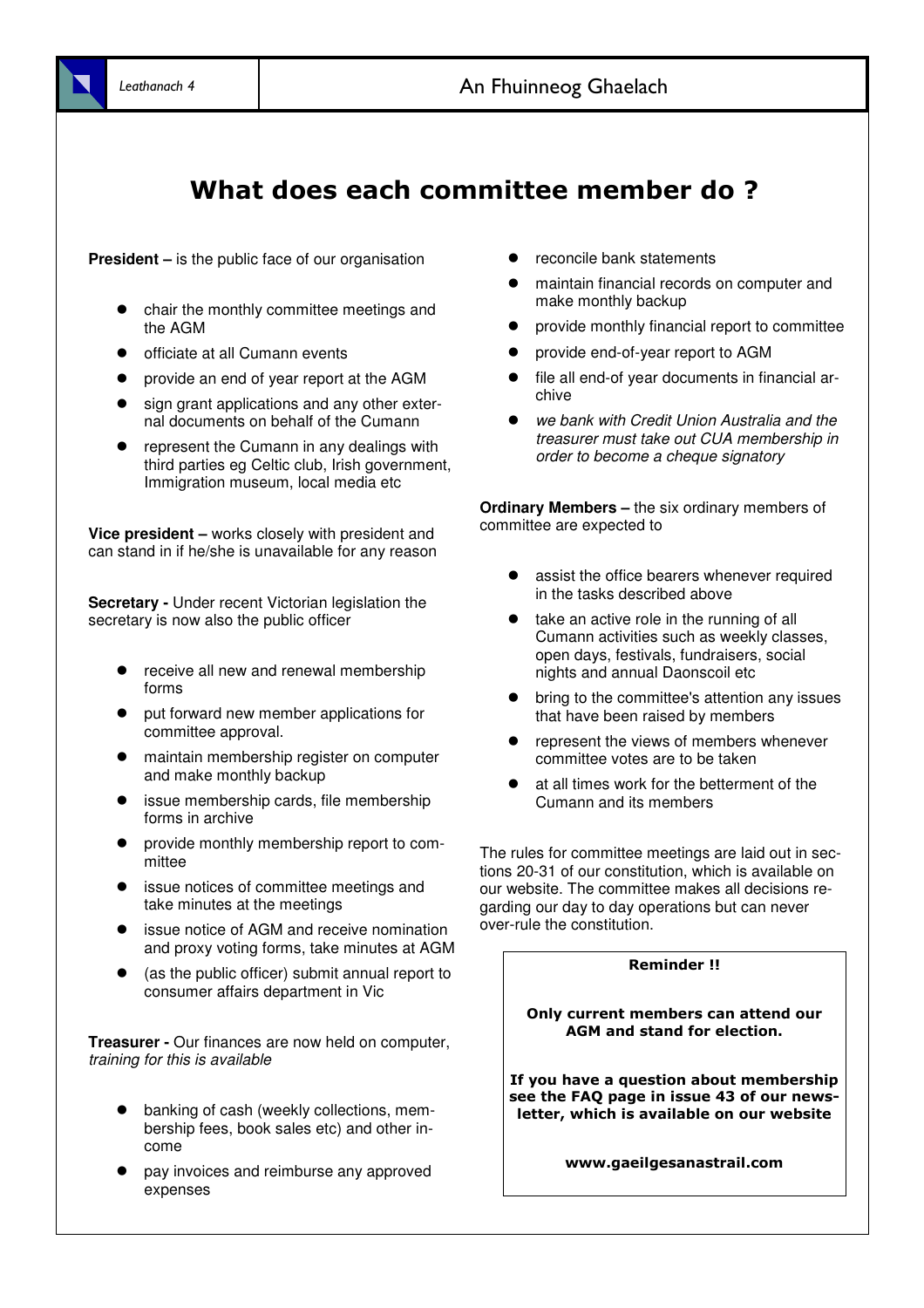## Caighdeán Athbhreithnithe

A n bhfeiceann tú aon rud mícheart san abairt seo: "Sin í an bhean ar ar cuireadh an t-agallamh"? In ainneoin go bhfuil cosúlacht go bhfuil focal athráite ann, tá sé ceart agus beacht. Nó, céard faoin ceann seo, "ag tabhairt cabhair do Sheán"? Arís, tá sé ceart go leor, agus sa dhá cás níl aon údarás níos airde againn ná an leabhar thíos.

Tá míniú san céad cás "an réamhfhocal a thabhairt chun tosaigh roimh an mír choíbhneasta" agus san dara cás braitheann sé ar "más rud é nach mbeadh an clásal iomlán gan an réamhfhocal, is iondúil nach ndéantar athrú ghinidigh ar an ainmfhocal".

Téigh síar cúpla bliain, agus má tá cuimhne fada agat, cuimhneoidh tú gur taréis an athbhreithniú litrithe, 1945-7, a tháinig an athbhreithniú gramadaí den deireadhdaicheadaí agus ar dtús na caogadaí. Faoi dheireadh thiar, bhí siad iomlán curtha le chéile sa chaighdeán oifigiúil a foilsíodh i dtús mí Iúl 1958 faoin teideal, Gramadach na Gaeilge agus Litriú na Gaeilge.

Rinneadh athchló go minic ar an scríbhinn seo. Sna seascaidí ceartaíodh cúpla botún agus cuireadh cúpla sampla breise isteach chun rudaí a dhéanamh níos soiléire.. Ansin ceartaíodh na h-ainmneacha Gaeilge de thíortha áirithe, ach níor tháinig an teagrán nua go dtí 2012. Tó fo-theideal san eagrán nua "Caighdeán Athbhreithnithe" agus is féidir í a íos-lódáil ó shuíomh-líne Oireachtais:

www.oireachtas.ie/parliament/media/mich elle/Final-version.pdf

Chomh maith le sin, agus sibhse i mBaile Átha Cliath, is féidir libh cóip clóbhuailte a cheannach ón Oifig Dhíolta Foilseachán Rialtais, Sráid Teach Laighean, Baile Átha Cliath 2.

Tá an foilseachán nua an-soiléir agus a lán samplaí ann mar threoir. Tá 226 leathanaigh ann san iomlán agus mar thagairt

éasca tá córas daite ar na caibidil. Deir na húdair gurb é ceann des na príomh aidhmeanna a bhí acu ná roinnt foirmeacha a bhain le canúintí, a fágadh ar lár roimhe seo, a chur isteach san eagrán nua. Mar shampla, sa chaighdeán anois, glactar le bhíos, bhís, bhíodar , ní rabhas, ní rabhais agus ní rabhadar agus mar sin de. Glactar freisin leis an forainm "muid" i ngach aimsir agus modh agus beidh a lán daoine sásta leis sin.

Chomh maith, tá athruithe sa chaoi ina úsáidtear an tuiseal ginideach agus daoibh siúd a cheap go raibh deireadh leis an tuiseal tabharthach – bhuel tá sé ann fós!

Chun a thuilleadh eolais a fháil faoin tionscadal seo féach:

www.gaelport.com/default.aspx?treeid=37&N ewsItemID=8461

agus tá sé saor in aisce. Ós cló pdf é, is féidir leat é a fheiceáil ar an ríomhaire nó tablet nó fiú e-leabhar. Cinnte, tá suim mhór ag na múinteoirí san fhoilseachán seo agus moltar do chác cóip nó dhó a phriontáil.

### New student ? Need a book ?

We still have some copies of Buntús Cainte parts 1,2 and 3 for sale and will be re-ordering books later this year.

In the meantime you can order other books and dictionaries directly from

www.litriocht.com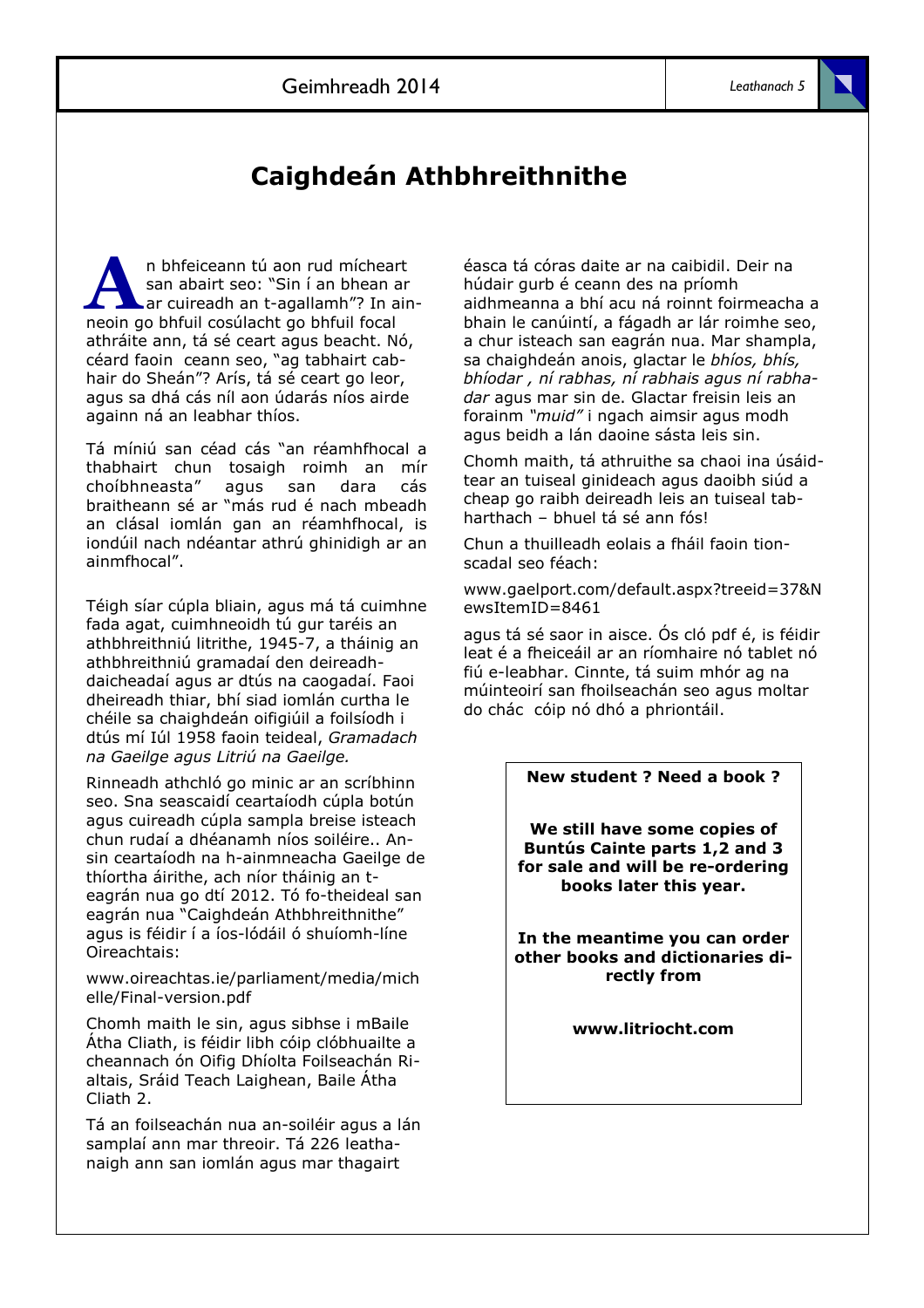### Revised Official Standard for Irish

S ee anything wrong with this sentence ? "Sin i an bhean ar ar cuireadh an t-agallamh" Despite what initially looks like a repeated word it is perfectly correct. Or what about this one ? "ag tabhairt cabhair do Sheán". Again it's perfectly OK and in both cases we have no higher authority than the book described below.

The explanation in the first case is "an réamhfhocal a thabhairt chun tosaigh roimh an mír choibhnesta" and in the second it's down to "más rud é nach mbeadh an clásal iomlán gan an réamhfhocal, is iondúil nach ndéantar athrú an ghinidigh ar an ainmfhocal"

Flashback some years and those with long memories will recall that the spelling reform of 1945-7 was followed by grammatical reforms of the late forties and early fifties. These were eventually consolidated into the Caighdeán Oifigiúl that was first published in July 1958 under the title "Gramadach na Gaeilge agus Litriú na Gaeilge".

This document underwent numerous reprints during its lifetime - in 1960 some typos were fixed and a few extra examples were added to clarify things. Further minor changes were made in 1962, 1968 and 1975. Then in 1979 amendments were made to the Irish names of some countries, but it was not until 2012 that a completely new edition was published. The new version is sub-titled Caighdeán Athbhreithnithe and is available as a free download from the Houses of the Oireachtas website...

www.oireachtas.ie/parliament/media/michelle/Final -Version.pdf

Alternatively, when visiting Dublin, you can purchase a printed copy from Oifig Dhíolta Foilseachán Rialtais, Sráid Teach Laighean, Baile Átha Cliath 2.

The new publication is a very well designed and laid out document with plenty of examples to guide you. It runs to 226 pages in total, even without the guide to spelling reform and the glossary that were features of the original version and now deemed no longer necessary. Each of the 11 chapters is colour coded for easy reference.

According to the authors, one of the main aims this time around is to incorporate, as alternatives, some forms that had previously been regarded as "dialect only" and were not part of the standard, but which have remained in popular use. So in the new standard we have bhíos, bhís, and bhíodar as well as the corresponding negatives ní rabhas, ní rabhais,

and ní rabhadar, among many others. The "muid" pronoun is now considered acceptable in all tenses and moods, which many will be glad to hear. Meanwhile, there have been changes elsewhere in the way the genitive case is to be used and those who had consigned the dative case to history can think again. It's still there and very much central to the discussion.

For more details on the rewrite project itself see....

www.gaelport.com/default.aspx?treeid=37&NewsIt  $emID = 8461$ 

Take two, they're free ! Needless to say our teachers are very keen on this new publication and recommend printing two copies for yourself. An A5 sized version for taking to class or carrying in a briefcase and an A4 version to keep at home in your study. That way you get the best of both worlds and help is always at hand.

Being a pdf document, you can also view it on any computer or tablet or even an e-book reader. Unfortunately the document is not internally linked so clicking on an entry in the table of contents, or on one of the many page cross-references has no effect. But once you have become familiar with the layout and can find your way around this is only a small drawback.

The publishers of other books based on the official standard (typically grammar books and educational material) are now updating their own products. First cab off the rank was "Cruinnscríobh na Gaeilge" which has been amended in various places and in each case has a cross reference to the corresponding page in the new standard. Other publishers have said that revised editions of their own books will be forthcoming in due course.

#### Attention baby-boomers !

If you have trouble recalling as far back as July 1958, Frank Sinatra's latest hit album was "Come Fly With Me", JFK was still two years away from becoming president and the Beatles were called the Quarrymen. Aviation buffs may recall that in October that same year America suddenly came a lot closer to Ireland when a Boeing 707 landed at Shannon to become the first US-built jet airliner to land on European soil. Contrary to news reports at the time the local cattle continued producing milk.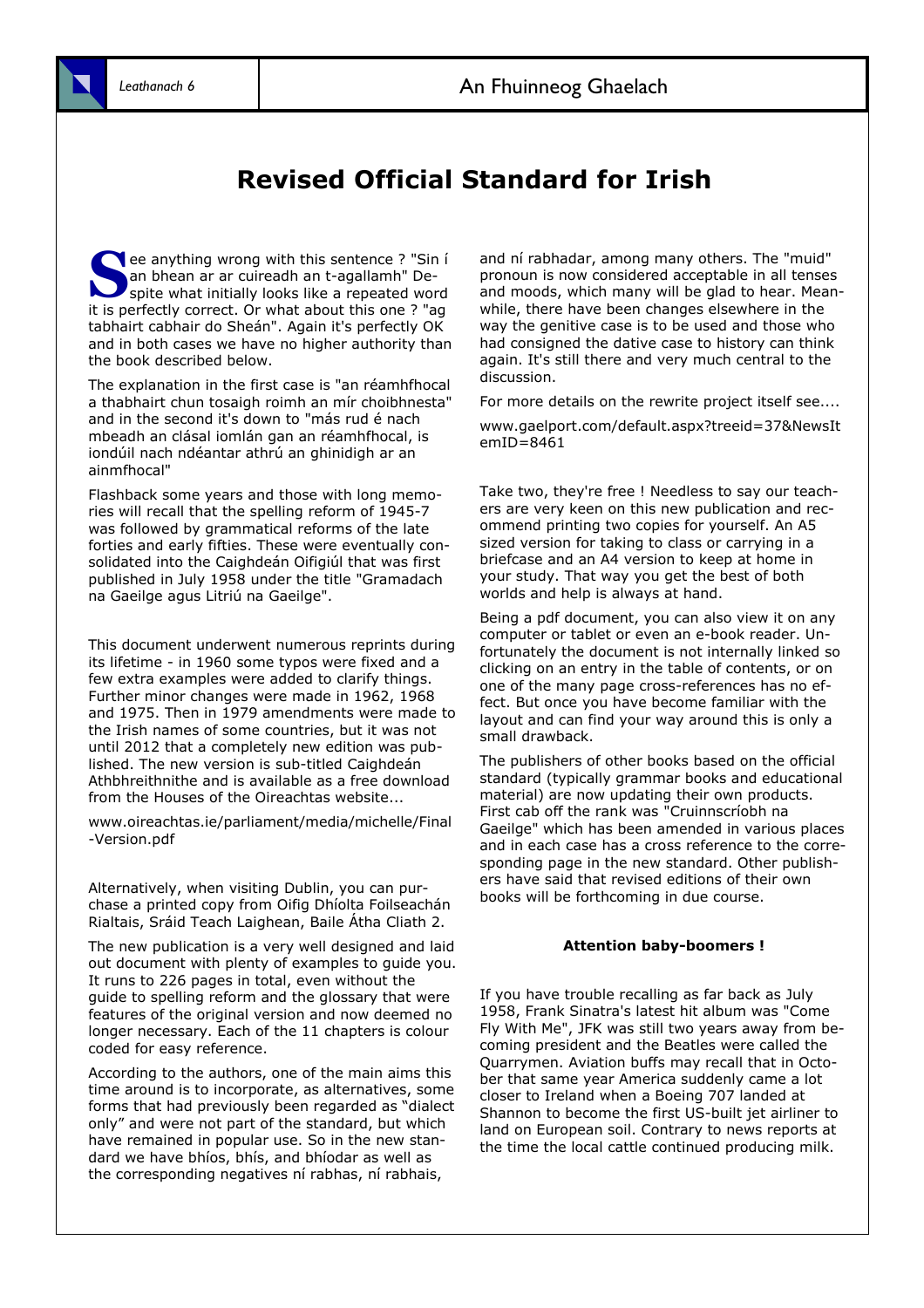### Software for Irish

A ll students will eventually need a good Irish spell checker. If you have been given an assignment involving writing then you should always proof-read it before handing it in, preferably with the help of one of the packages described here. You will find this correcting process quite instructive and hopefully be able to avoid the same errors next time around. On this page you will find our own recommendations for suitable software.

If you want to do all of your computing tasks (not just writing) in Irish then there are language interface packs to help with this as well. Installing a Language Interface Pack on top of existing software on your computer is generally free of charge and gives you Irish in the menus and dropdown boxes.

Firefox, OpenOffice and LibreOffice are also free as long as you agree to the licence conditions but Gaelspell, Ceart, Anois and Win-Gléacht are commercial products and must be purchased.

#### Windows

During its life, Windows has gone through a number of versions including Win 95 / Win 98 / Win 2000 / Win XP / Win Vista / Win7 / Win8 and there will even be a Win 10 next year, reportedly to put back all the things they took out in Win 7 & 8. Microsoft provide Language Interface Packs (LIP's) for some versions of windows and you can find these at -

Win XP www.microsoft.com/ga-ie/download/details.aspx?id=1231

Win 7 www.microsoft.com/ga-ie/download/details.aspx?id=17036

#### Microsoft office

Like windows itself, the MS-office package has gone through numerous versions and there are language packs available for each of these four most recent versions - MS-office 2003, 2007, 2010 and 2013. They are all available from the same site office.microsoft.com/en-ie/downloads/office-language-interface-pack-lip-downloads-HA001113350.aspx (scroll down to Irish and choose the appropriate version)

#### Spellcheck

Gaelspell is one of the best Irish spell checkers www.cruinneog.com/GaelSpell.html

#### Grammar check

Ceart is a very useful grammar checker www.cruinneog.com/Ceart.html

#### Combined spellcheck and grammar check

Anois is basically a combined version of the previous two with some extra features. You can either buy it as a separate product or simply upgrade from Gaelspell or Ceart www.cruinneog.com/Home\_Page.html

#### Dictionary

Win-Gléacht is both an English-Irish and Irish-English dictionary with fully declined forms for all the nouns and adjectives and fully conjugated forms for all the verbs www.scriobh.ie/Page.aspx?id=25&l=2

#### Web browing

The Firefox web browser is available in Irish www.mozilla.org/ga-IE/firefox/new/

#### Alternatives to MS-Office

OpenOffice is available in Irish www.openoffice.org/ga/index.html

LibreOffice is a package that is built on the Open Office framework so it is compatible with documents created previously using MS-word. The Irish language extension was completed in April 2014. It provides Spellcheck / Grammarcheck / Thesaurus and also Hyphenation which means when a word wraps around onto the next line of your essay the hyphen can only go in certain places, just like in English (eg. avail-able versus ava-ilable) https://ga.libreoffice.org/

#### Making a choice

If you are toying with getting either OpenOffice or LibreOffice and would like help with making a choice, see these recent comparisons

- opensourcestorage.com/index.php/oss-blog/item/29-making-choice-between-apache-openoffice-and-libreoffice
- www.infoworld.com/d/applications/review-apache-openoffice-4-vs-libreoffice-41-224280

### Other sites with useful information

www.gaeilge.ie/Using/Irish\_Language\_Technology.asp